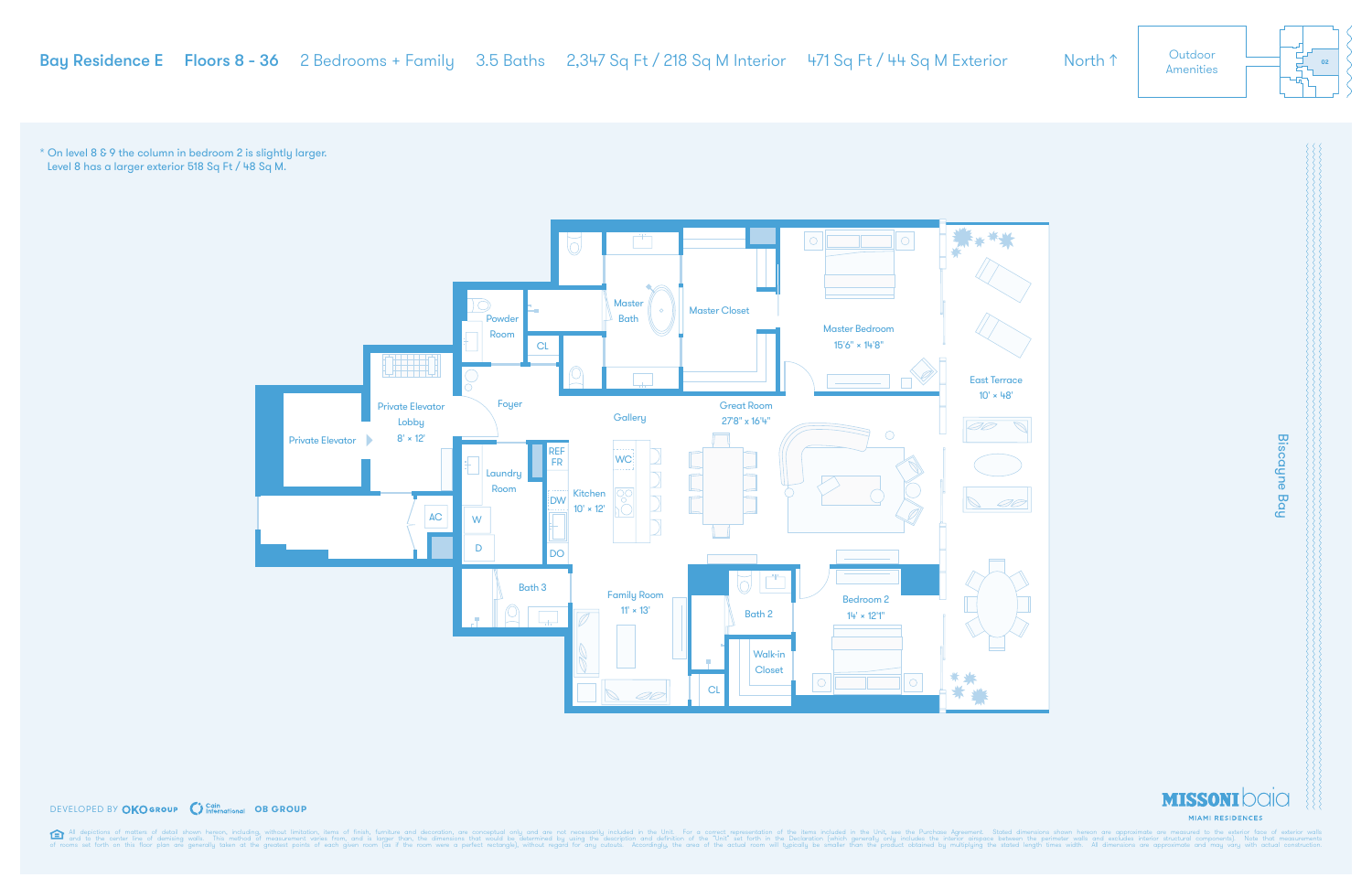\* Level 8 has a larger exterior 446 Sq Ft / 41 Sq M.



## **DEVELOPED BY OKOGROUP** C International OB GROUP

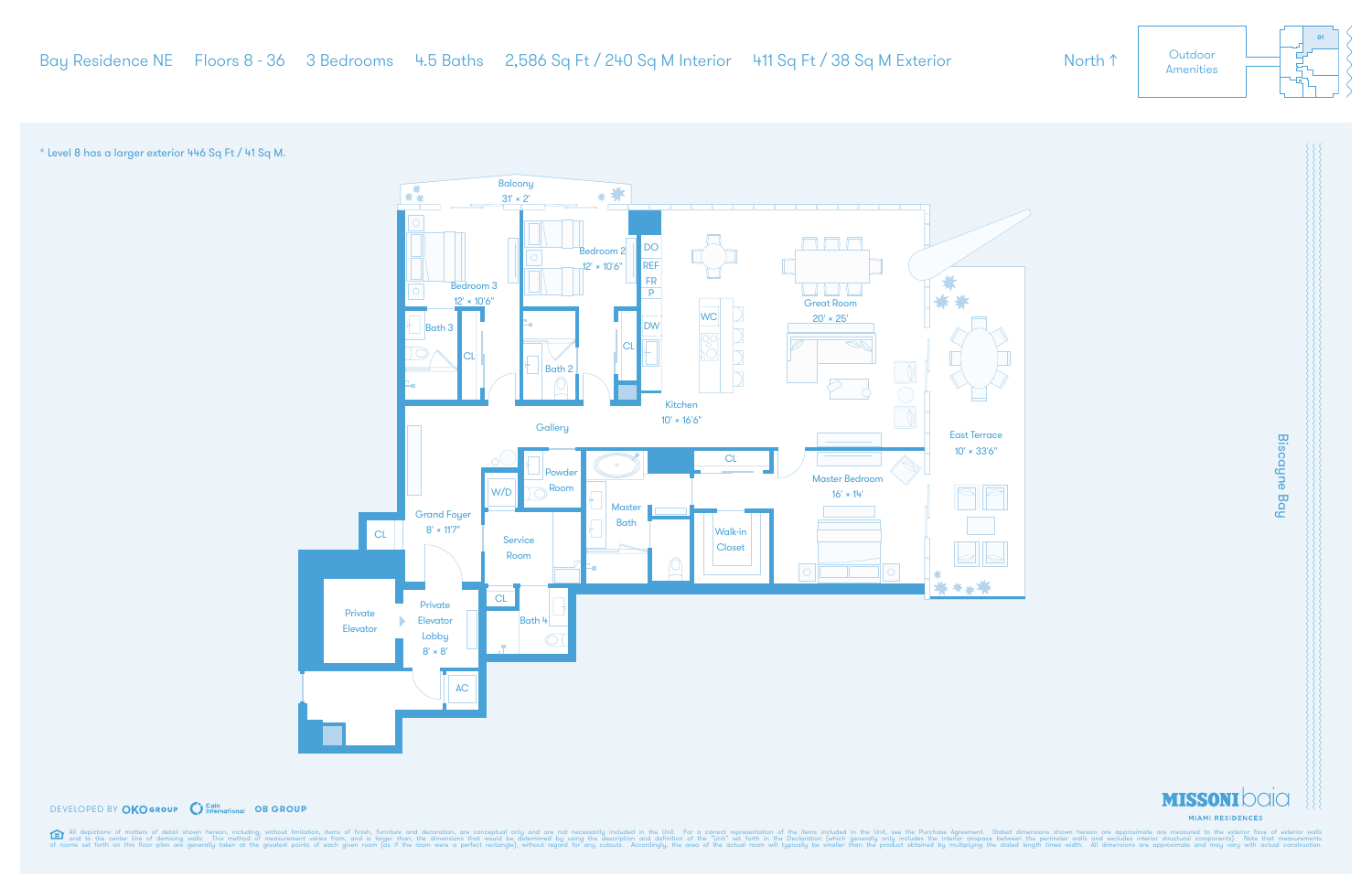# **Biscayne Bay** Biscayne Bay



\* Level 8 has an extended balcony totaling 1,312 Sq Ft / 122 Sq M.



#### **DEVELOPED BY OKOGROUP** C Cain Charactional OB GROUP

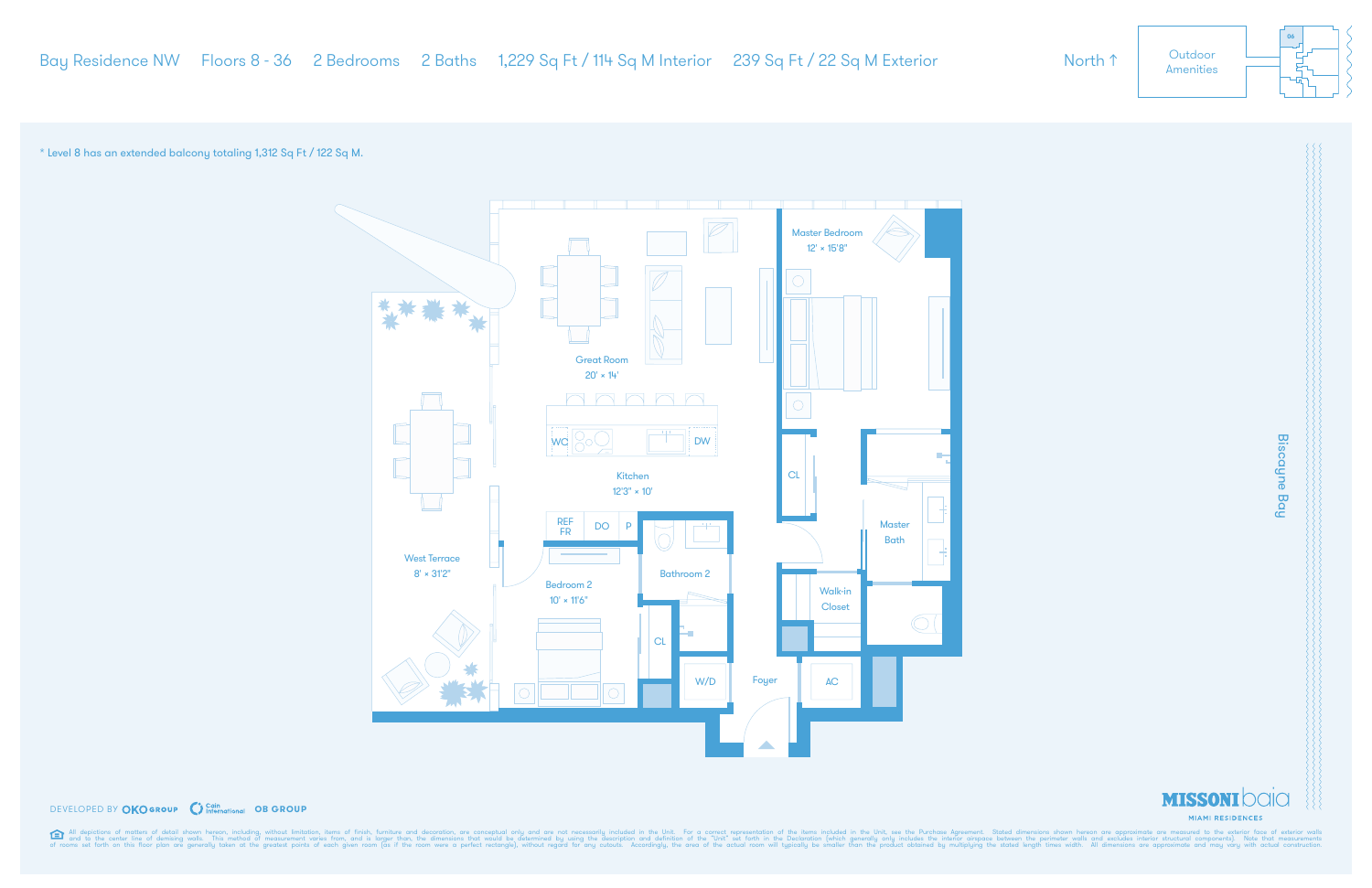

# **Biscayne Bay** Biscayne Bay





**DEVELOPED BY OKOGROUP** C Cain Charactional OB GROUP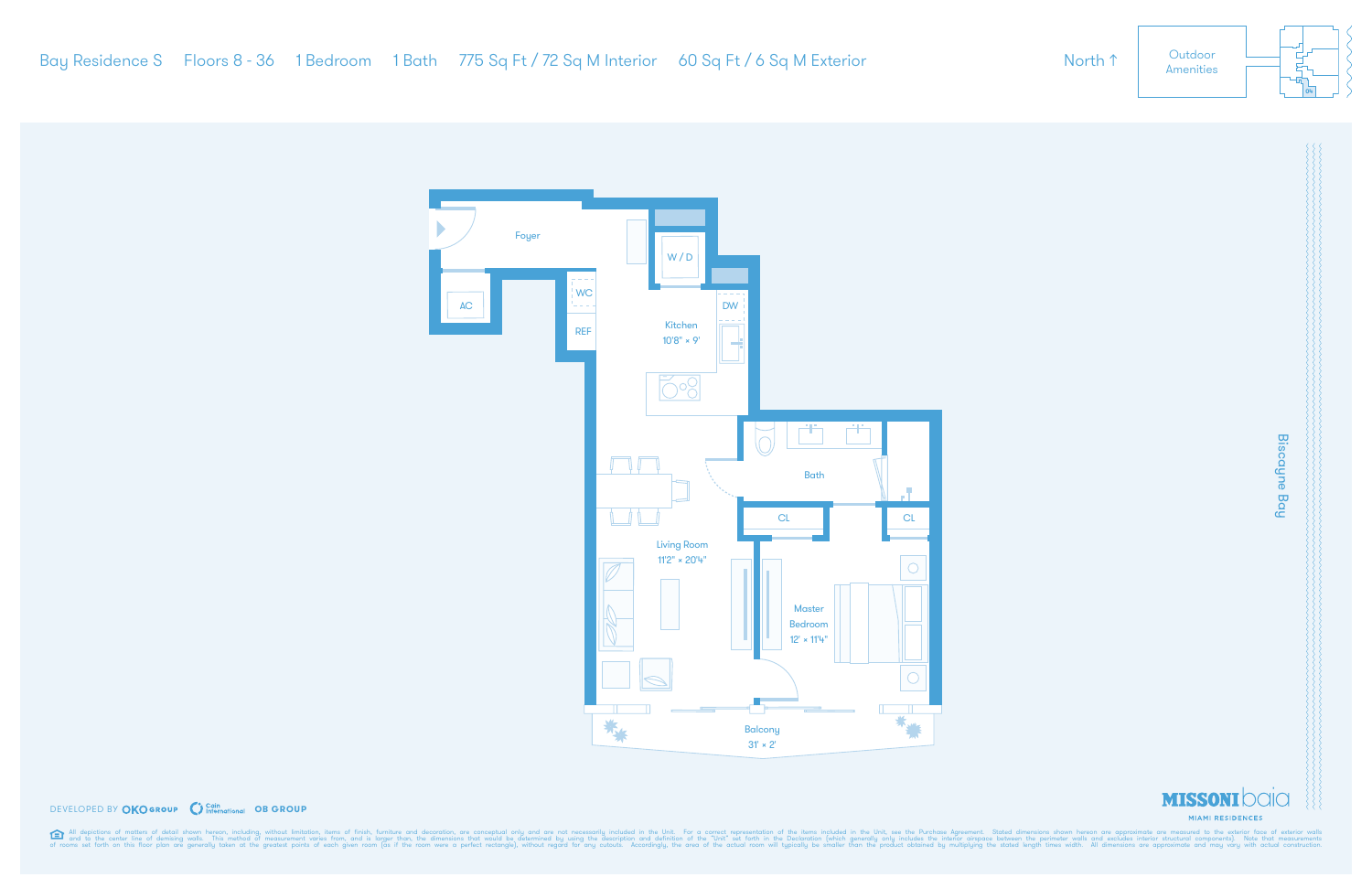\* Level 8 has a larger exterior 386 Sq Ft / 36 Sq M.



#### **DEVELOPED BY OKOGROUP** C Cain Charactional OB GROUP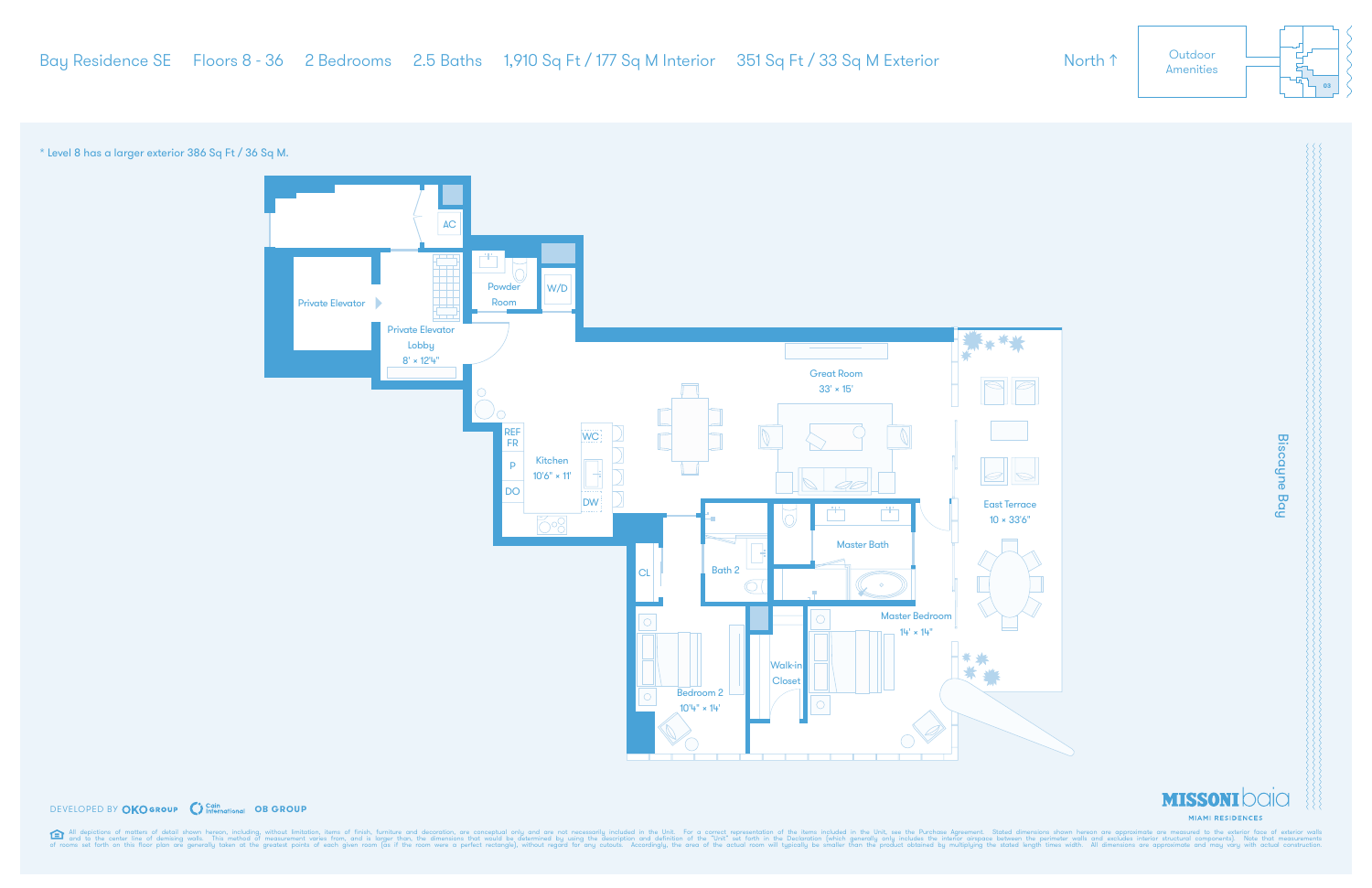

## **DEVELOPED BY OKOGROUP** C Cain Charactional OB GROUP

All depictions of matters of detail shown hereon, including, without limitation, items of finish, furniture and decoration, are conceptual only and are not necessarily included in the Unit. For a correct representation of

\* Level 8 has an extended balcony totaling 1,312 Sq Ft / 122 Sq M.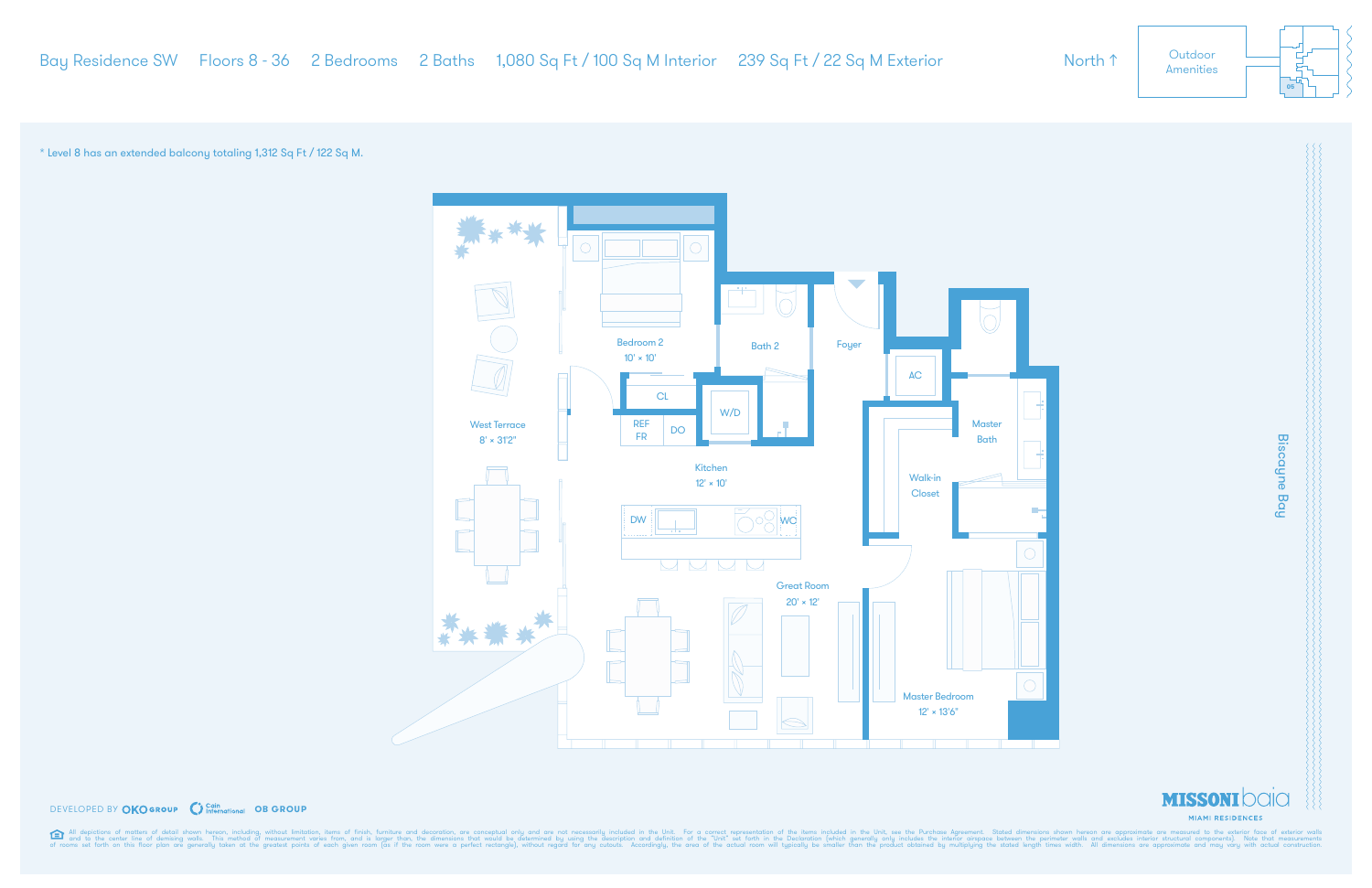



#### **DEVELOPED BY OKOGROUP** C Cain Charactional OB GROUP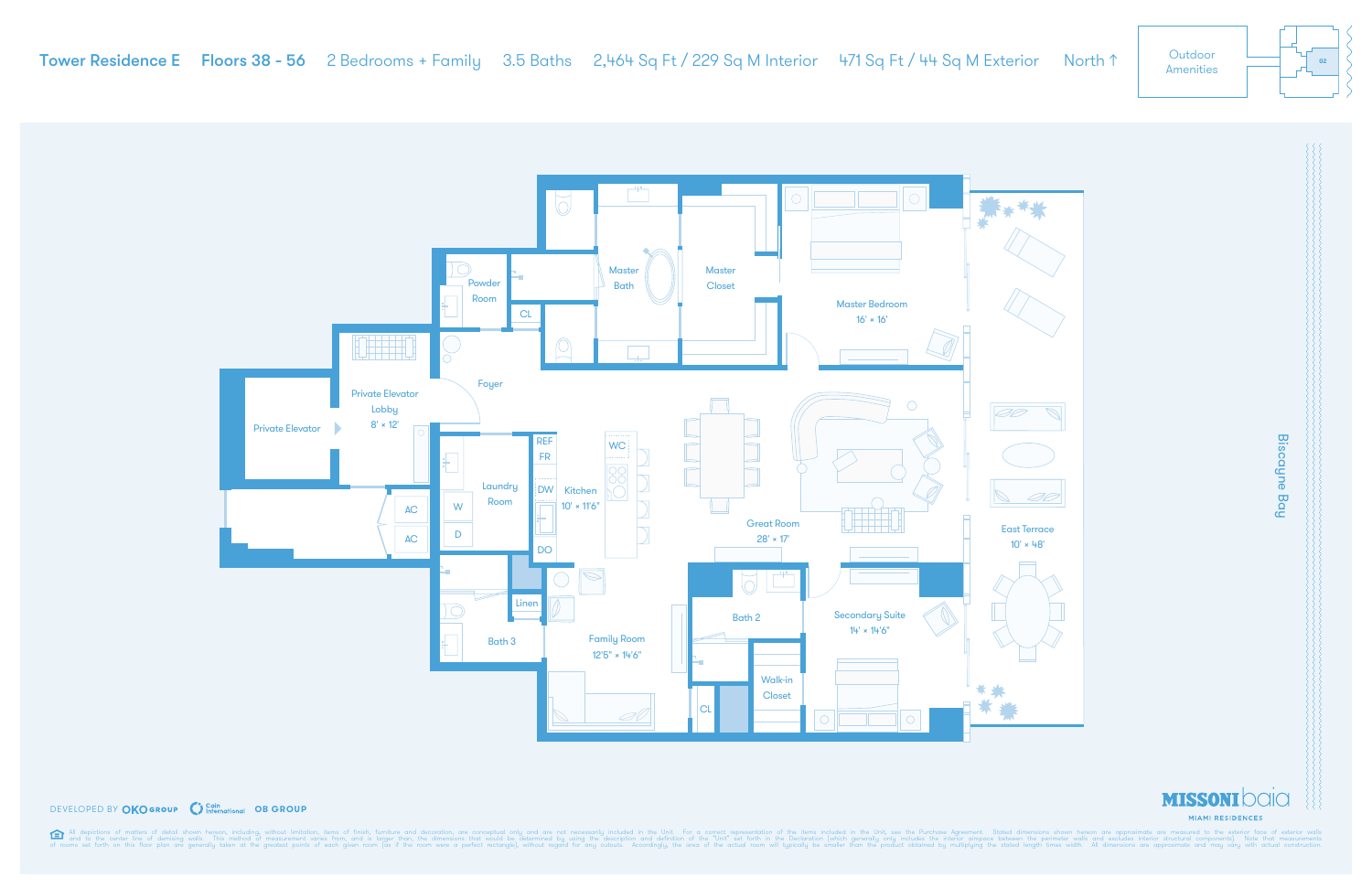

## **DEVELOPED BY OKOGROUP** C International OB GROUP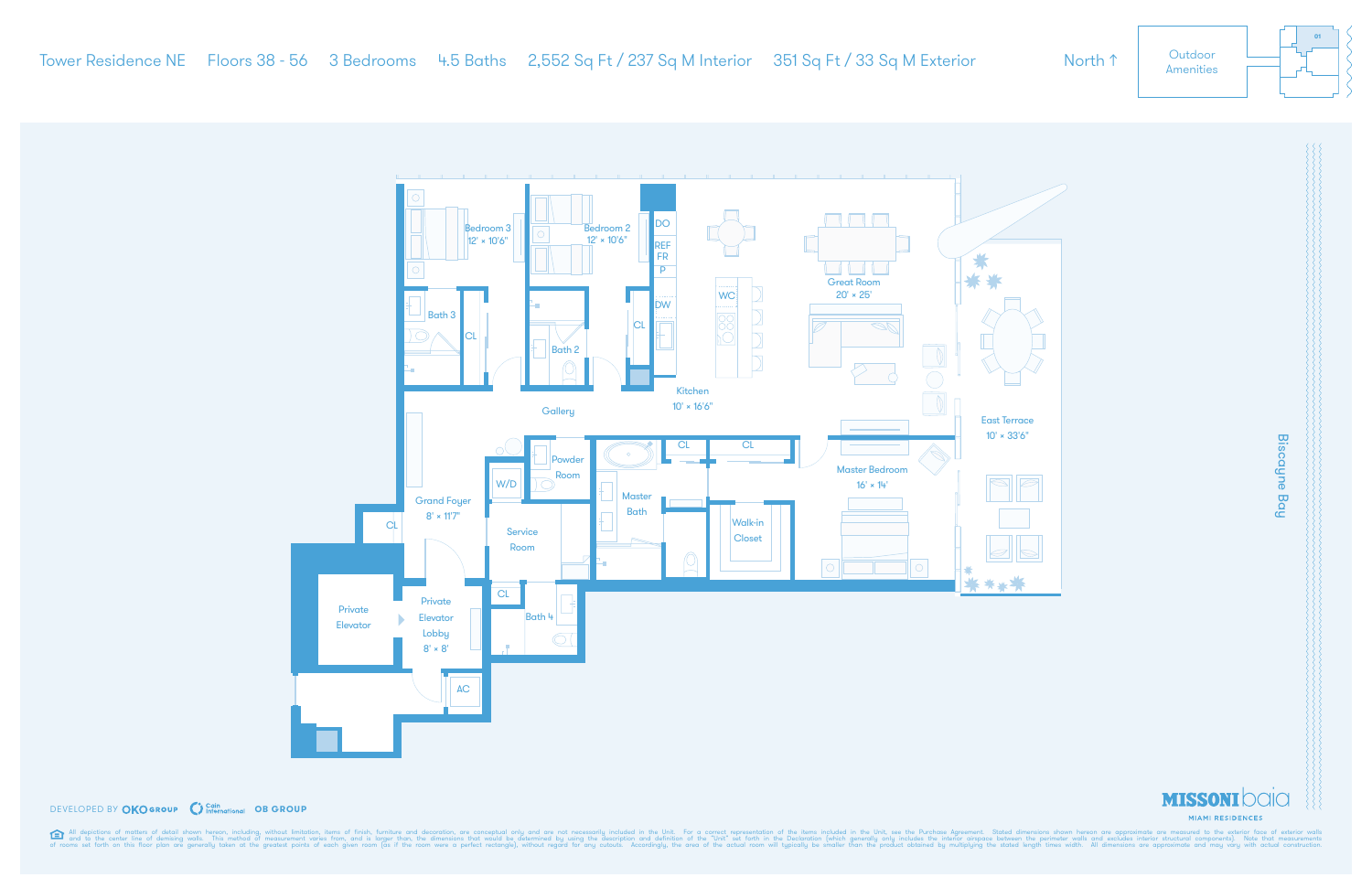**Biscayne Bay** Biscayne Bay







#### **DEVELOPED BY OKOGROUP** C Cain Charactional OB GROUP